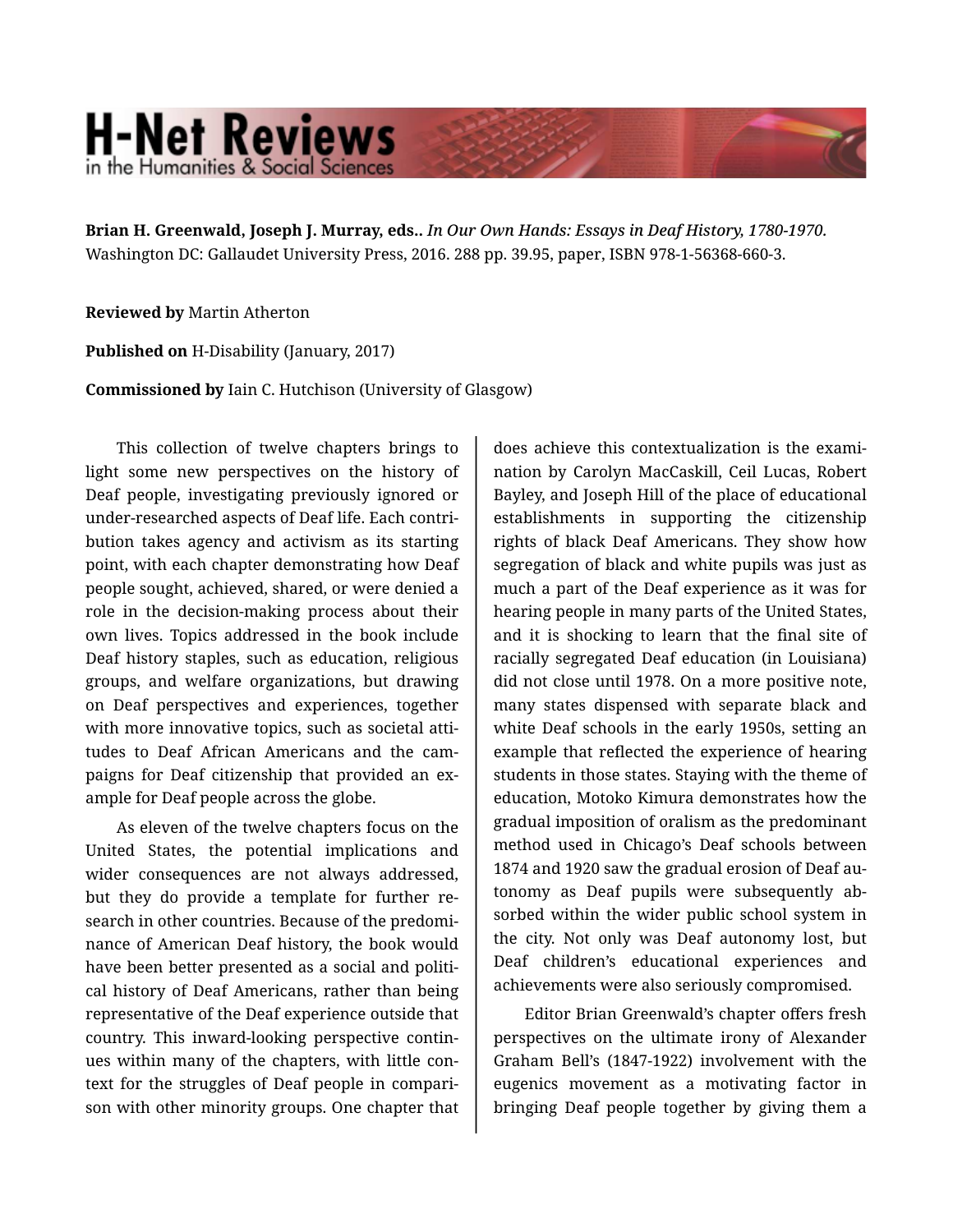common cause to rally against. The work of the National Union of the Deaf (NUD) in opposing the eugenics movement by (apparently) compromis‐ ing their position as the representative voice of Deaf Americans is the focus of Melissa Malzkuhn's chapter. In this, the way in which Bell's ideas were supported by some influential people in the Deaf world, such as Edward Miner Gallaudet (1837-1917), is contrasted with the systematic col‐ lection of practical and scientific evidence that undermined the arguments of the eugenicists.

Anja Werner employs the vastly underused resource of popular newspapers as the basis for her extensive examination of public attitudes toward Deafness. Drawing on over 1,200 Englishlanguage newspapers over a thirty-five-year peri‐ od that focuses on important developments in Deaf education, Werner illustrates the way in which popular misconceptions were both dissemi‐ nated and perpetuated in the pages of these publi‐ cations. In doing so, she shows how, although atti‐ tudes changed, these changes were not necessari‐ ly for the better, moving from mere objectification of Deaf people as less than fully human to es‐ sentially interesting subjects for scientific and medical experiment and rectification. Other chap‐ ters look at the struggles of Deaf people to over‐ come such attitudes, which were evident even in the work of religious groups, and the roles of leg‐ islators in dealing with Deaf peddlers and beggars who were unable to find suitable employment due to the failings of the education with which they had been provided.

Breda Carty's chapter sits somewhat at odds with the rest of this book in that it does not concern itself with the United States, but instead looks at the long battle that Deaf Australians fought in order to have some control over their welfare organizations. Carty shows how Deaf agency was first achieved then taken away from the Deaf organizers of welfare organizations, only for breakaway groups to be formed in an attempt to reestablish some degree of Deaf autonomy. This

discussion is set within the wider context of citi‐ zenship campaigns by Australian women and Aboriginal peoples for a greater degree of control and input into their own lives and the decisions made for and about them. Therefore, this is in many ways the standout chapter of the book as it also shows how the efforts of Deaf Australians were reported in other countries, mostly notably Britain, and had an impact on growing Deaf ac‐ tivism far beyond the shores of Australia.

This is an interesting and informative book that adds to our understanding of Deaf people's campaigns for greater autonomy and there is a great deal of detail given about individual and collective campaigns. Some contextualization within the wider social and political environment would have made for an even stronger story, but there is plenty here to attract anyone interested in Deaf history or indeed the history of oppressed minority groups.